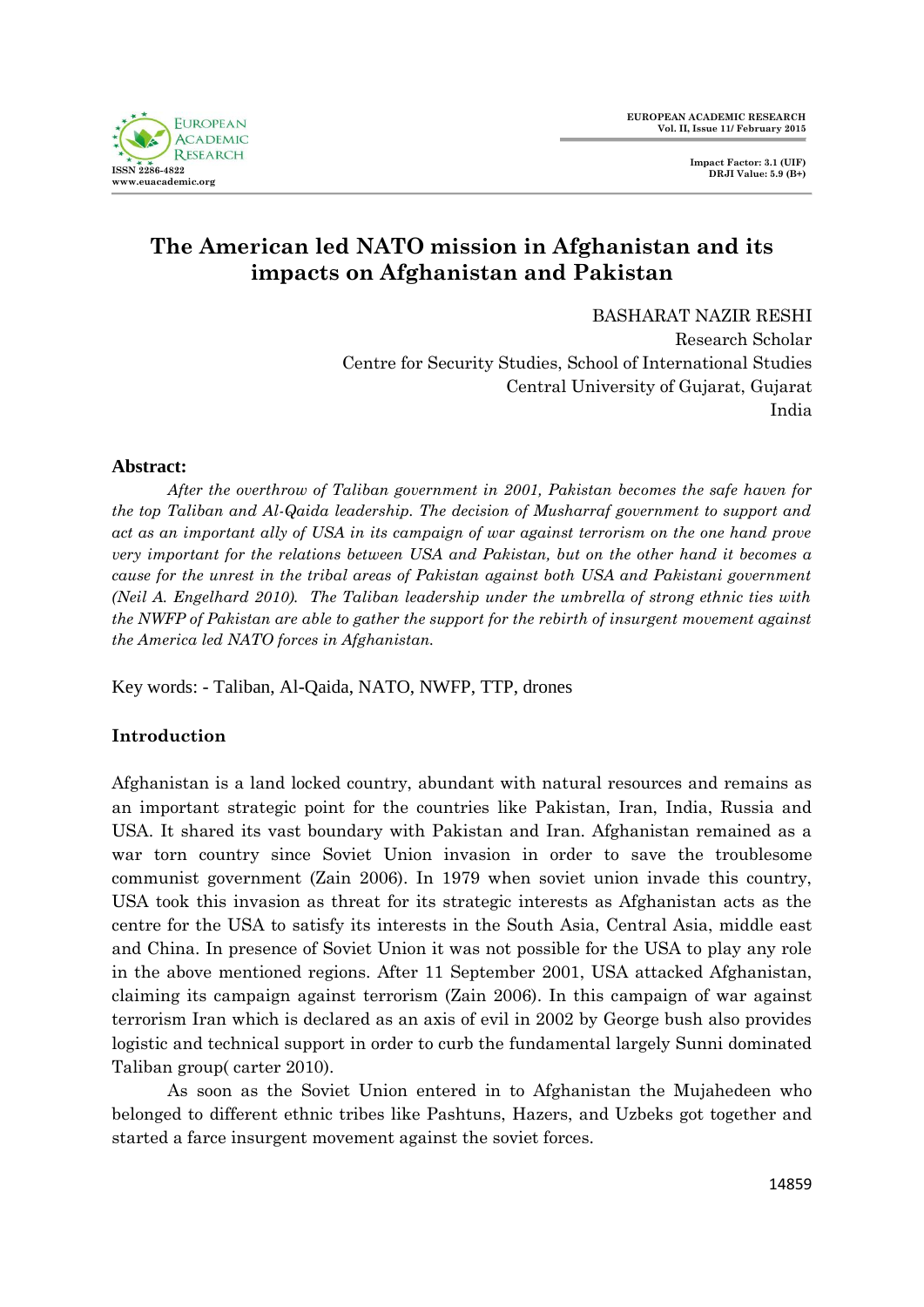Basharat Nazir Reshi*-* **The American led NATO mission in Afghanistan and its impacts on Afghanistan and Pakistan**

On the other hand, the USA along with Pakistani military ruler Ziaul-HAq provides every kind of help to the mujahedeen groups for their fight against the soviet forces (Zain 2006). It was the American CIA in strong collaboration with the Pakistani ISI who provides training, Armaments; moral support etc. In order to make them so much capable that they can posed a serious threat for the soviet forces in Afghanistan. As American did not like to come in direct confrontation with the Soviet Union, so it chooses an option to use Pakistan based intelligence agency as the main channel for providing armaments to the warriors with the name of Mujahedeen I.e. the soldiers of God (Bearden 2010). As USA provides all kind of military help to the varies mujahedeen groups who were operated against the soviet forces including rocket launchers, AK 47s, mortars, and more importantly the stinger guns which prove fatal for the air force of soviet union( Zaine 2006).

In the initial stage the soviet forces had the upper hand in the Afghanistan against the Mujahedeen but later on, the USA provide them latest rocket launcher guns which proved disastrous for the Soviet Air force( Bearden 2001). The situation becomes so bad that the Soviet Air force feels reluctant in flying and advancing against the Mujahedeen in the Afghanistan. On the other hand the military dictator Zia-Ul Haq shows full cooperation in the American game against the Soviet Union in order to divert the growing resentment against his rule and to halt the pressure to restore democracy in the country (Nasreen Akther 2008).

The key role played by the Pakistani intelligence agency ISI by providing proper training, distribute armaments, and control all the activates of mujahedeen groups so that Pakistan will be in a position to use these factions later on to satisfy its own interests ( Nasreen Akther 2010). As soon as the causalities of solders of soviet unions with the passage of every day increases and the worse economic hard ships it faced at home compel the Soviet Union to sign the Geneva Accord in 1985. Once Soviet Union withdraws from the Afghanistan the warlords tried to increase their activities to get more power in the future political system of Afghanistan. The main struggle for the power was between Hikmatyar and Rabani factions. It was Pakistan who used his influence by persuading all the major warlords to conclude a power sharing arrangement under an important Accord known as Peshawar Accord in 1992.

The efforts of Pakistan received a heavy set back when Rabani reused to share power with Hikmatyar more ever he tried to keep his monopoly up on the affairs of Kabul by subjugating other groups from Kabul like Hizb-wahadat and jumbishi- Milli led by Uzbek warlord Abdul Rashid Dostam. Pakistan tried to change the ground realities by supporting other warlords in order to put pressure on the Rabani and Ahmad Shah Masood not engage with India, Russia and Iran at the cost of Pakistani interests in the region. But all the efforts Pakistan made prove useless as those factions Pakistan support were not prove very strong to challenge the pro Indian and pro-Russian warlords in that situation Pakistan decides to search other options like Taliban ( Misdaq 2006).

#### **Afghanistan and Taliban**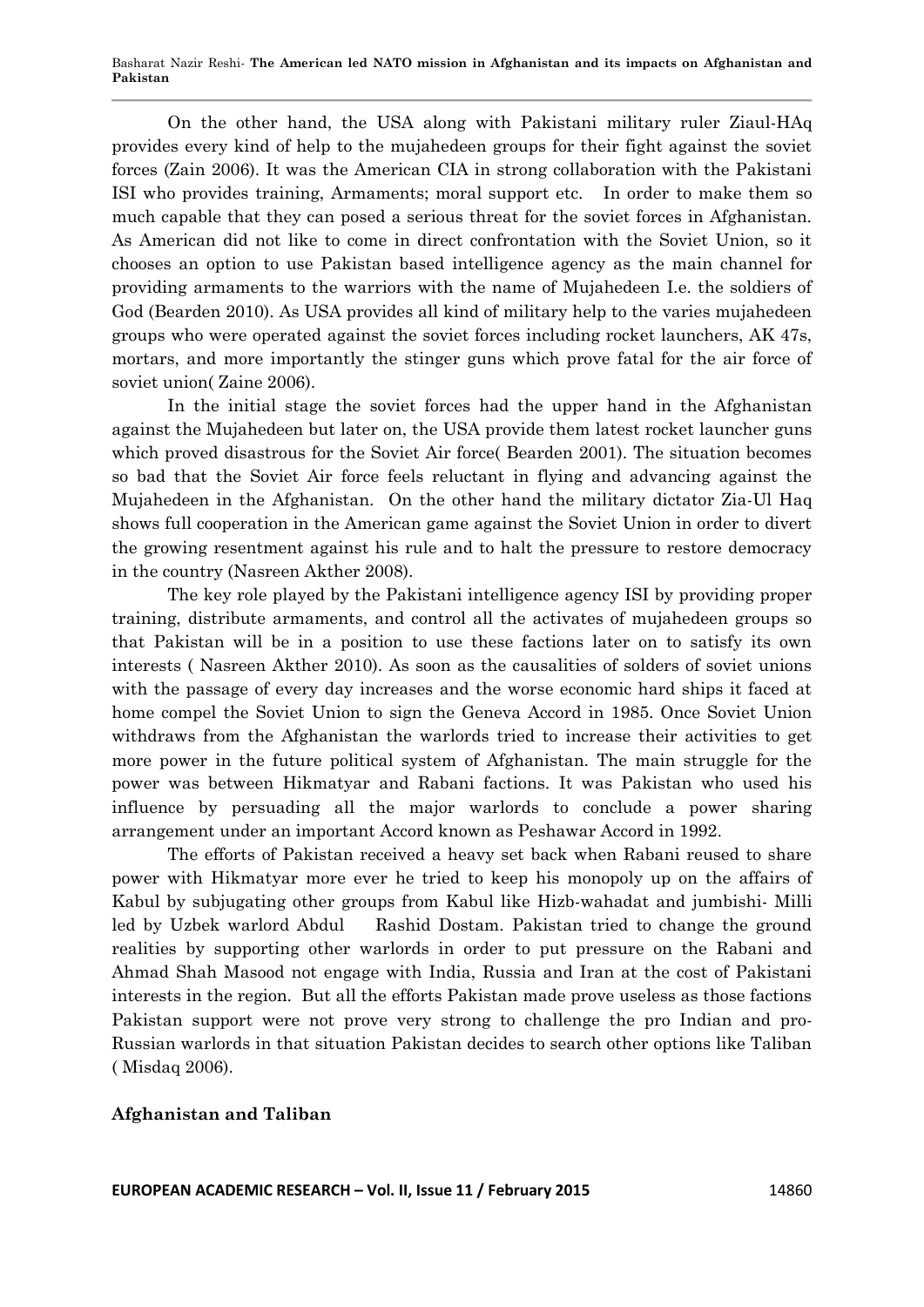There are different explanations about the rise of Taliban into Afghan politics. But the most accepted explanation about the origin of Taliban was the chaos and confusion and the political instability and the deteriorating law and order situation created by the landlords in the areas of their respective control. The man who led the movement from the front was the one eyed leader from the oruzgn province in central Afghanistan named Mullah Mohammad Omar (Bearden 2001). The Taliban under Mullah Omer in a very short span of time became most dominant force in Afghanistan by defeating most of the former Mujahedeen commanders who were fighting with each other to control Kabul. The main cause for the success of Taliban was the frustration, anarchy, lawlessness and disorder created by the war lords under the areas of their control.

The people of Afghanistan want to end the atrocities and the corrupt system under the rule of which people were compelled to lead a life which is full of hardships. The Taliban movement created a sign of hope among the people for such an Afghanistan where the honour of the people will be protected, corruption will be eradicated, atrocities against the women will be stopped and the most importantly Afghanistan will be created as a unified country irrespective of the division of the country on the basis of tribes like Pashtuns, Hazaras, Tajiks and Uzbeks (Misdaq 2006). Most of the Taliban were the students who were studying in NWFP, FATA and other parts of the country consists mostly those Afghans who fled from Afghanistan after the withdrawal of Soviet union when civil war broke out among the leaders of Mujahedeen factions ( Davis 2001).

The Taliban created problems for themselves and their policies like fundamentalist Islamic interpretation of sharia like ban on women education, prohibition of employment of women, strict ban on music, television cinema and they introduced proper dress code for both men and women in Afghanistan (Keating 2001). The UNICIF reacting against polices of Taliban announced on 10 November 1995 that the organisation decided to stop all the assistance for education in those Areas where the Taliban put restrictions up on the girls (Dupree 2001).

The way Taliban made quick ground attracted the attention of Pakistan to support this group in order to counter the influence of India, Iran, and Russia etc and satisfy its strategic as well as economic interests with central Asia through Afghanistan (carter 2010). When Taliban capture Kabul USA though not publically but silently saw Taliban government as a hope to secure the energy reserves in central Asia. But the hopes did not last long as the Fundamentalist Islamic interpretation of Islamic rule of Taliban and its growing strong links with Al-Qaida turn USA against Taliban (Nasreen Akther 2008). In the initial stage of the Taliban movement American government feel little reluctant to make its stand clear because of the goals that America wants to fulfill 1. It wants Taliban to serve as an obstacle against the Russian and Iranian interests in Afghanistan. Secondly restore law and order all over the country the way they done in Kandahar and other parts. Thirdly get rid of terrorist camps. Fourthly provide Pakistan a trusty American ally, an overland link to the immense profits to be made from the trade of central Asian republics (Mackenzie 2001).

But all these expectations from the American government proved futile as Taliban likes to move forward as an independent group without acting as the puppet of America and Pakistan. The American policy makers take a u turn because of the following reasons. 1. The cultivation of opium poppy reached at its peak as more than 90

**EUROPEAN ACADEMIC RESEARCH – Vol. II, Issue 11 / February 2015** 14861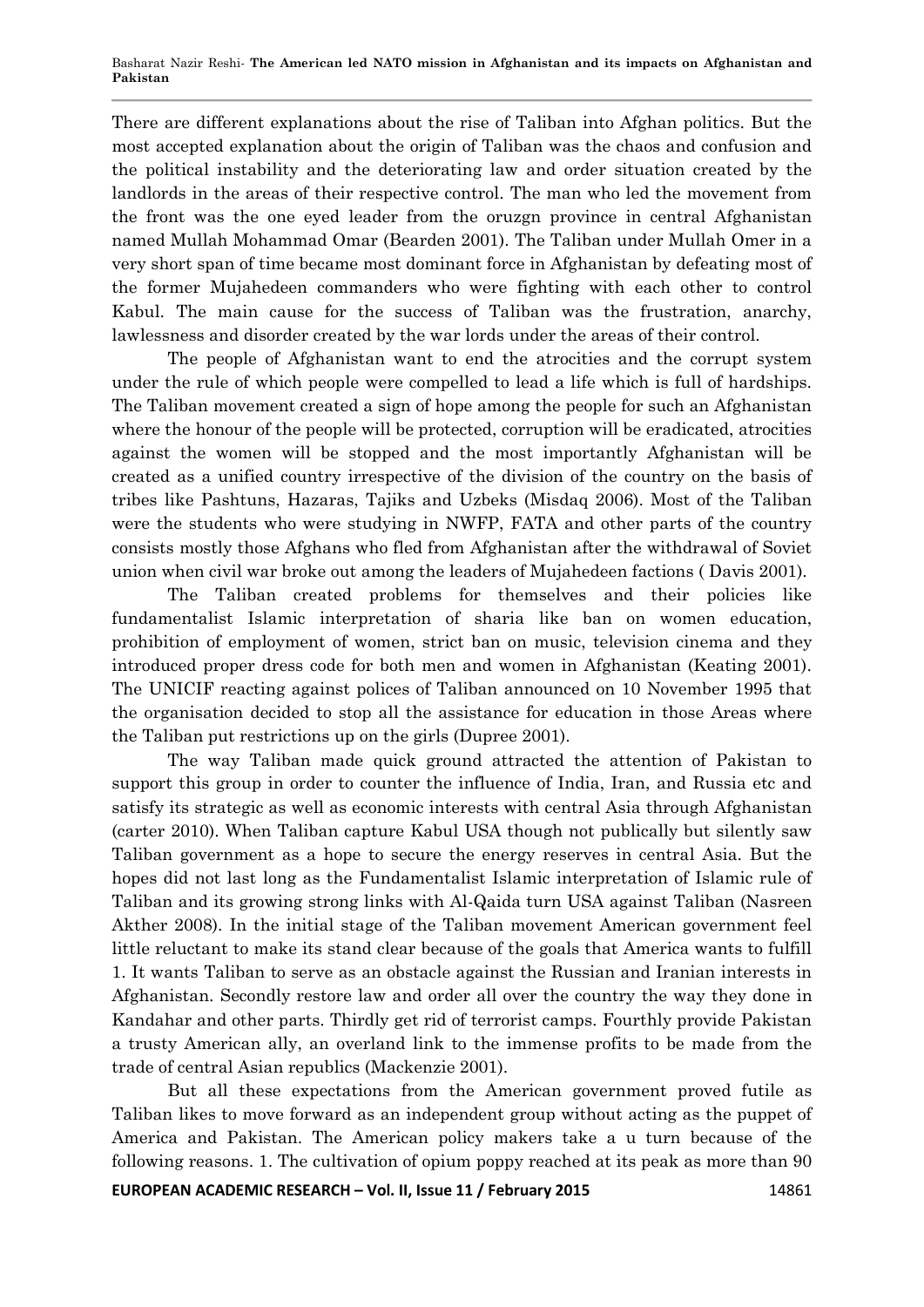% of the total opium began to cultivate in Afghanistan as Taliban acts as the direct benefiter of this trade. Secondly the sanctuary Taliban provided to Osama-bin-laden who was responsible for the attacks that are carried out by Al-Qaida in the barracks in Saudi Arabia in which large number of American military persons got killed (Rasheed 2001).The support that Taliban got from the religious parties like jamiat-e-Ulema-i-Islam headed by Maulana Fazlur Rehman who always supports their political activities on anti-American speeches.

The way Afghanistan becomes the safe haven for all the training of most of the terrorist organisations especially Al-Qaida who was responsible for attacks on the American embassies in Kenya and Tanzania (Mackenzie 2001).

# **American campaign against terrorism and post-Taliban scenario in Afghanistan**

Major combat in Afghanistan (Operation Enduring Freedom, OEF) began on October 7, 2001. The U.S. effort initially consisted primarily of U.S. air-strikes on Taliban and Al Qaeda forces, facilitated by the cooperation between reported small numbers (about 1,000) of U.S. special operations forces and Central Intelligence Agency operatives (Katzman 2014). The purpose of these operations was to help the Northern Alliance and Pashtun anti-Taliban forces advance by directing U.S. air strikes on Taliban positions. Bombardment was heavy, for example, of the Shomali plain that extends to Bigram Airfield—that airport marked the forward positions of the Northern Alliance at the time of the September 11 attacks. In late October 2001, about 1,300 Marines moved into Afghanistan to pressure the Taliban around Qandahar, but there were few pitched battles between U.S. and Taliban forces (Katzman 2014).

The Taliban regime unravelled rapidly after it lost Mazar-e-Sharif on November 9, 2001 to forces led by General Dostam .Northern Alliance forces—despite promises to then-Secretary of State Colin Powell that they would not enter Kabul—did so on November 12, 2001, to popular jubilation. The Taliban subsequently lost the south and east to U.S.-supported Pashtun leaders, including Hamid Karzai (Sidky 2007). The Taliban regime formally ended on December 9, 2001, when the Taliban and Mullah Umar fled Qandahar, leaving it under Pashtun tribal law. Subsequently, U.S. and Afghan forces conducted "Operation Anaconda" in the Shah-i-Kot Valley south of Gardez (Paktia Province) during March 2-19, 2002, against 800 Al Qaeda and Taliban fighters. In March 2003, about 1,000 U.S. troops raided suspected Taliban or Al Qaeda fighters in villages around Qandahar (Operation Valiant Strike). On May 1, 2003, then Secretary of Defense Rumsfeld announced an end to major combat. (Bidle 2003). After the Taliban were oust from power in Afghanistan the Northern Alliance becomes the sole power in Afghanistan as it were they who under the leadership of Dostam throw Taliban out of power with the assistance of America (jones 2008). But the policy makers of USA realised that there is an urgent need to accommodate all the ethnic groups. That is why Hamid Karzai a Pashtun was appointed as the president of interim government in the first Boon conference held in 2001.The first bone conference which was dominated by leaders of Northern Alliance able, to take major share in the interim government headed by Hamid Karzai Afghanistan (jones 2008). It was an effort to unify whole country by

**EUROPEAN ACADEMIC RESEARCH – Vol. II, Issue 11 / February 2015** 14862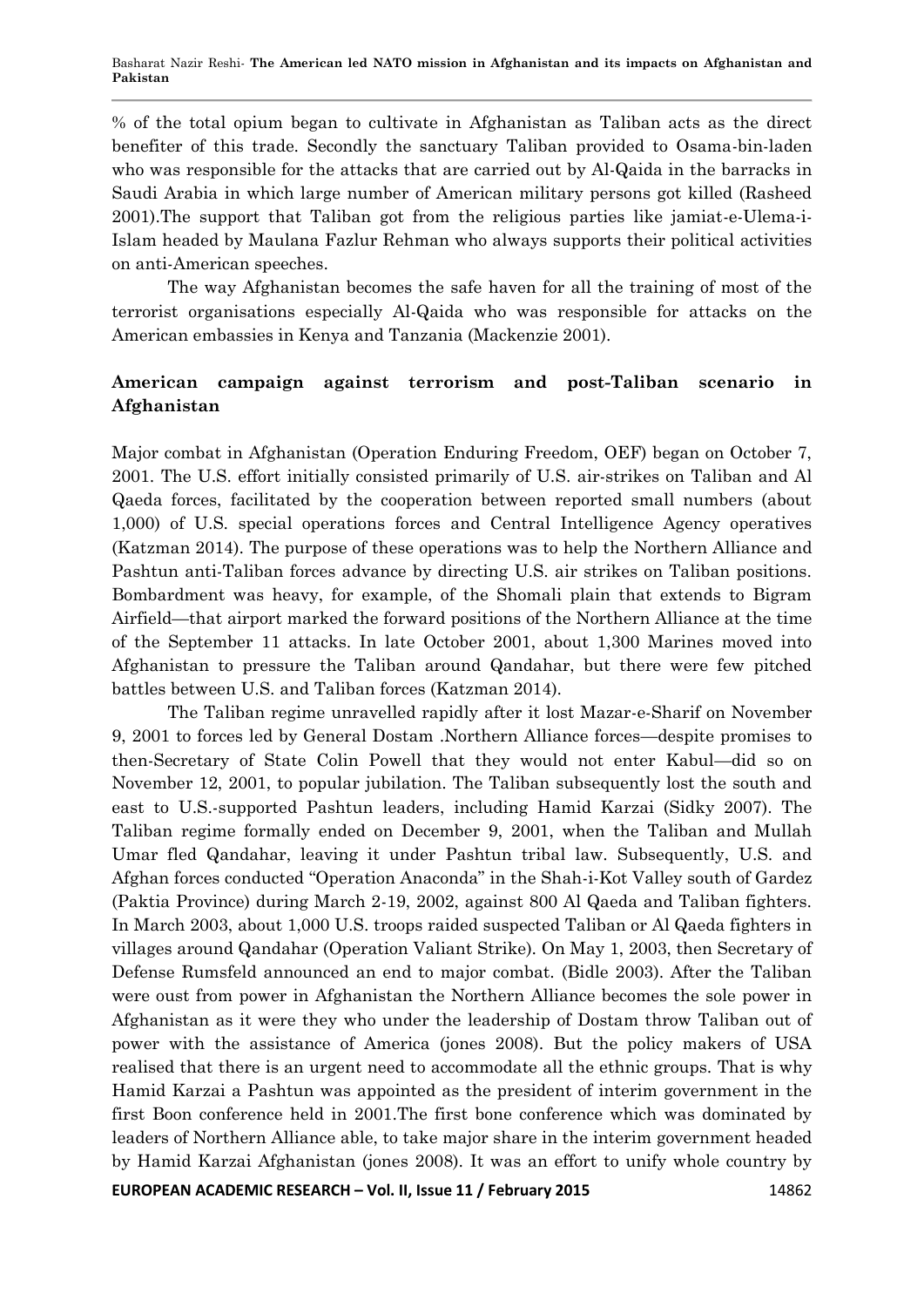distributes power among all the ethnic groups especially Pashtuns, Hazaras, Tajiks and Uzbeks. But after 2005 Taliban again mobilised their resources and started stiff resistance for the coalition forces in Afghanistan. The result was a lack of security for Afghans and foreigners.

But the way Hamid Karzai government failed to provide good governance especially his failure to tackle corruption, mismanagement of the aid provided by the donors in first Boon conference, lack of cooperation with the Northern alliance about the various polices implemented in Afghanistan (shah 2008). The most important reason why American government failed to restore peace and stability was the lack of cooperation and the unwillingness of the warlords to surrender their armaments and they were largely profited by the donations provided by the various international donors for the reconstruction of the Afghanistan. As the lawlessness and instability increases it give boost to the Taliban insurgency again with the number of incidents deaths and attacks on the coalition forces increases 400 per cent (Katzman 2014).

The number of suicide attacks increased from 27 to 139, the number of remotely detonated attacks increased from 783 to 1,677 and the armed attacks increases three times more from 1585 to 4, 542.4 from 2004 to 2007 ( jones 2008). The main problems faced by the NATO led by America like lack of proper use of foreign aid, reconstruction and development. Some reports say that even 40 per cent of the total aid provided for the reconstruction of Afghanistan was not spent (Rashid 2008). The international efforts to provide training, Armaments and make the Afghan national Army organised force seems to be a failure. According to a report of US government accountability office only two out of 105 Afghan national Army units are only fully capable to carry out military operations (shah 2008).The reluctance of Iran, Russia, Uzbekistan and other important neighbours to provide sincere cooperation in the war efforts of Afghanistan also dilutes the mission of US in Afghanistan.

The way other coalition partners like Germany and Britain show reluctance to send more troops in Afghanistan because of their home pressure also largely undermine the mission in Afghanistan. The growing taking insurgency in Afghanistan is believed largely due to the support provided by the Pakistan. According to the US government Pakistan becomes a safe haven for the Taliban and al-Qaida leadership to hatch conspiracy and attacks on afghan soil against the coalition forces once they finish their job they cross the border and make ensure their safety (shah 2008).Analysing the Afghan scene, in a testimony on 11 December 2007, Chairman of the Joint Chiefs of Staff Admiral Michael Mullen had stated that the Taliban support had tripled to about 20 per cent over the past two years. In the same vein, the June 2008 Department of Defense report says the 'Taliban is now a resilient insurgency—which is increasingly well coordinated, well-armed, and effective' and is likely to 'increase in scope and pace' through 2008 and into 2009 ( Zaine 2006).

The 2001 attack on America not only effects US alone but it immensely effects Pakistan also because of the role of Pakistan as a front line allay of USA In its war against terrorism especially against Al-Qaida and Taliban. The decision of general Musharraf to become a strong allay of America led coalition against Taliban and Al-Qaida posed both positive and negative impacts on Pakistan. The Pakistani civilian governments especially peoples party of Pakistan (PPP) and Pakistan Muslim league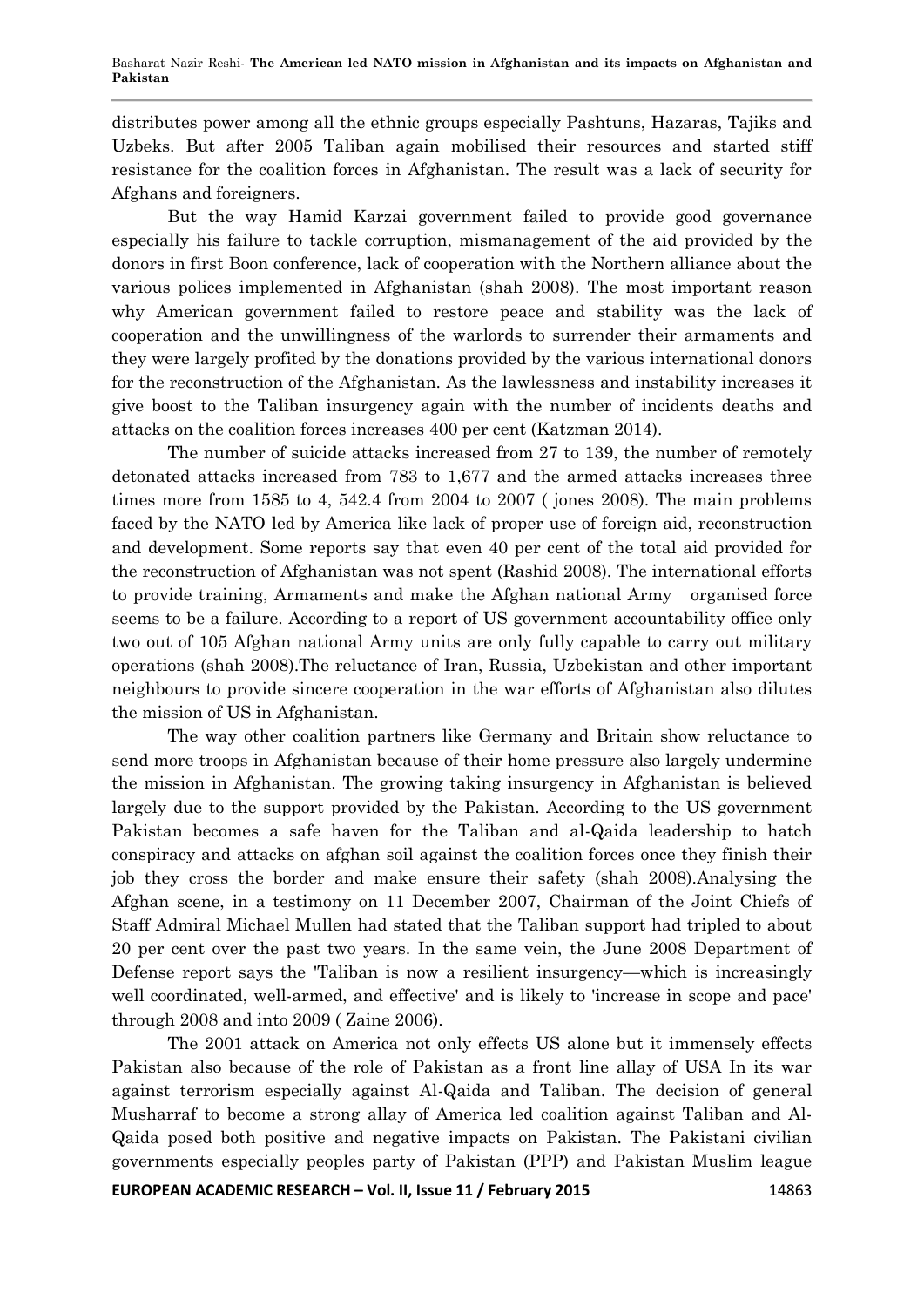Nawaz remain consistently follow the Musharraf's policy of supporting the NATO forces which results in the killing of more than 50000 people by terrorists. The main reason for the terrorist organisations like TTP against the Pakistani state is the support and active involment of Pakistan in the military action that USA have been taken against the Taliban and Al-Qaida in the border between Afghanistan and Pakistan ( Ghufran 2009). There is no evidence that shows that the present insurgency that Pakistan faces is based on ethno nationalism. There are evidences that this brutal insurgency in which thousands of Pakistanis had killed was carried out jointly by TTP, Punjabi Taliban and other group he banned militant sectarian groups based in Punjab, such as the Sipah-i-Sahaba Pakistan (Soldiers of the Companions of the Prophet, SSP); lashkar-i-Jhangvi (Army of Jhangvi); and Jaish-i-Mohammad (Army of Mohammed, JeM) have been responsible for terrorist attacks in Punjab's major cities such as Lahore, Rawalpindi, and Islamabad ( Ghufran 2009).

## **Conclusion**

Though American campaign against Taliban and Al-Qaida can be considered as successful so long it stopped the terrorist networks like Al-Qaida and other terrorist groups to make Afghanistan as a safe heave to export terrorism in other countries. But the way the lack of strategy in implementing the policies regarding the reconstruction of war torn Afghanistan was implemented becomes the cause of rebirth of Taliban insurgency. The way Pakistani government becomes an ally of USA in its war against terrorism costs Pakistan a heavy price in terms of loss of lives and destruction of property worth billions of dollars. There is an urgent need for America to relook its policy of war against terrorism in Afghanistan.

## **REFERENCES**

Neil. A. Engel hard (2010), A Tale of Two Afghanistan's: Comparative Governance and Insurgency in the North and South- University of California press- 755- 758

Bearden Milten, (2001). "Grave yard of Empires" council of foreign relations- 17-30

- Akther Nasreen (2008), ―Pakistan Afghanistan and Taliban‖, *professors' world peace Academy,* 65 (4): 973-997.
- Carter, Stephen (2010), "Iran's interest in Afghanistan and their implications for Nato," *Canadian international council,* 65 (4): 973-997.
- Misdaq Nabi (2006), ―Afghanistan Political frailty and external interference‖ *Routledge studies,* New York USA
- Davis, Anthony (2001), "how the Taliban became a military force", in William maley (ed) Fundamentalism Reborn? Afghanistan and Taliban, London: Hurst and company.
- Dupree, Nancy Hatch (2001), "Afghan women under Taliban", in William Maley (ed) Fundamentalism reborn? Afghanistan and Taliban, London: Hurst and company.